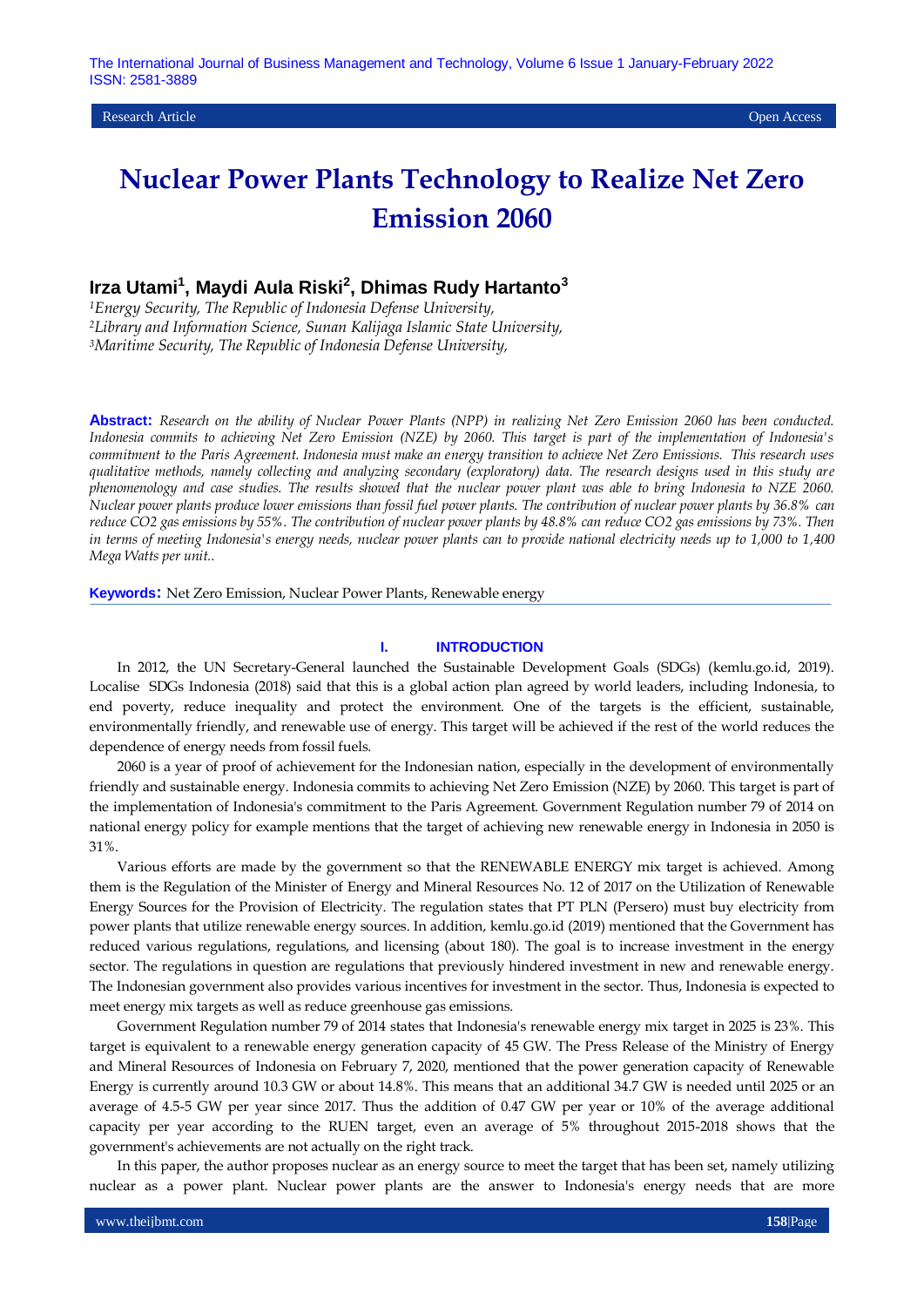## *Nuclear Power Plants Technology to Realize Net Zero Emission 2060*

environmentally friendly. Indonesia has a potential thorium content estimated at 210,000 - 270,000 tons (Hidayat, 2018). The National Nuclear Technology Agency (Batan) mentioned that one of the areas that could potentially be built by nuclear power plants in east Kalimantan (Batan.go.id, 2016). His study found that East Kalimantan has 3 potential locations built by nuclear power plants. Syeilendra Pramuditya (2008), a biophysical nuclear physicist from the Bandung Institute of Technology Indonesia mentioned in his writing that the comparison between nuclear power plants and plants is as follows:

- a. Theoretically, nuclear fission reactions produce 10 million times more energy than chemical combustion reactions.
- b. A uranium fuel pellet measuring 1 cm3 would produce energy equivalent to burning 800 kg of coal, or 500 m3 of gas, or 600 liters of oil.
- c. 1 Kg of Uranium produces 50,000 kWh of electrical energy. Burning 1 kg of coal produces 1.6 kWh of energy. Burning oil and gas produces 3-5 kWh.
- d. Capacity factor (percentage of electricity that power is generated by power plants relative to the potential of electricity that can be generated) gas power plants by 15 - 38%, oil 29.8%, coal 72.6%, and nuclear 89.3%
- e. The average electricity production cost as of 2005 was 8.09 US cents/kWh for oil, 7.51 CENTS USD/kWh for gas, 2.21 US cents/kWh for coal, and 1.72 CENTS USD/kWh for nuclear.
- f. The price of nuclear fuel is much more stable than fossil fuels.
- g. In the right handling, nuclear power plants are the most environmentally friendly compared to other energy sources. Nuclear power plants hardly produce any pollutants or particulates into the soil, water, and air. By 2005, nuclear reactors in the United States had prevented the emissions of 3.32 million tons of SO2, 1.05 million tons of NOx, and 681.9 million metric tons of CO2 into the air. If America uses fossil fuels to produce its electricity, the harmful gases above will be transmitted into the earth's atmosphere.

## **II. METHOD**

This research will use qualitative methods, namely collecting and analyzing secondary (exploratory) data. The research designs used in this study are phenomenology and case studies. Researchers use qualitative data collection techniques as basic guidelines. Researchers also conduct descriptive analyses of secondary data such as journal references, reports, and more.

#### **III. RESULT AND DISCUSSION**

## **3.1 Indonesia's nuclear power plants and energy policies**

The discussion about the development of nuclear energy in Indonesia is one of the problems that never end. The extent of the area with a non-light geographical field, and 100% electrification challenges, as well as renewable energy targets, make the development of nuclear energy in Indonesia an absolute must-do. Nevertheless, the pros and cons always color the discussion about this development. The pro-nuclear side feels this needs to be done immediately to support national energy security. Meanwhile, the counter-parties are behind Government Regulation 79/2014 on national energy policy which states that nuclear is the last option. Thus Indonesia does not need to develop nuclear energy because there are still many other RENEWABLE ENERGY sources such as solar, wind, water, etc.

Pratically, no regulation prohibits nuclear power plants. The nuclear power plant is the mandate of Law 2006 number 17 on the National Long-Term Development Plan 2005 - 2025. Hopefully, by 2024 the nuclear power plant will be operational. The last option referred to in Government Regulation number 79 does not mean that nuclear energy is only developed when there is no other energy that can be utilized in Indonesia. The last option that is intended in Government Regulation number 79 is that nuclear energy needs to be developed immediately if all studies have been carried out and there is an urgent need. Thus, the nuclear power plant can be built immediately if Indonesia meets urgent needs. Related to the current conditions, Indonesia should have built a nuclear power plant. Here are some of the factors that cause Indonesia to develop nuclear power plants:

- a. National electricity needs in 2015-2024 will increase to 5,900 MWe per year (2015-2024 AGM). PT PLN and Independent Power Producer (IPP) are only able to meet about 4,200 MWe per year. Meanwhile, the nuclear power plant can provide national electricity needs up to 1,000 to 1,400 Mega Watts per unit.
- b. Fulfillment of mixed targets. Based on Government Regulation No. 79 of 2014 on National Energy Policy (KEN), the projected electricity needs until 2025 are 115 GWe. This means that an additional generating capacity of 69 GWe is needed within 11 years or 6.2 GWe per year. The Utilization of solar, geothermal, wind, hydro, and other power will not reach 95 GWe by 2025. This means that another energy is needed that can help meet this target, namely nuclear energy.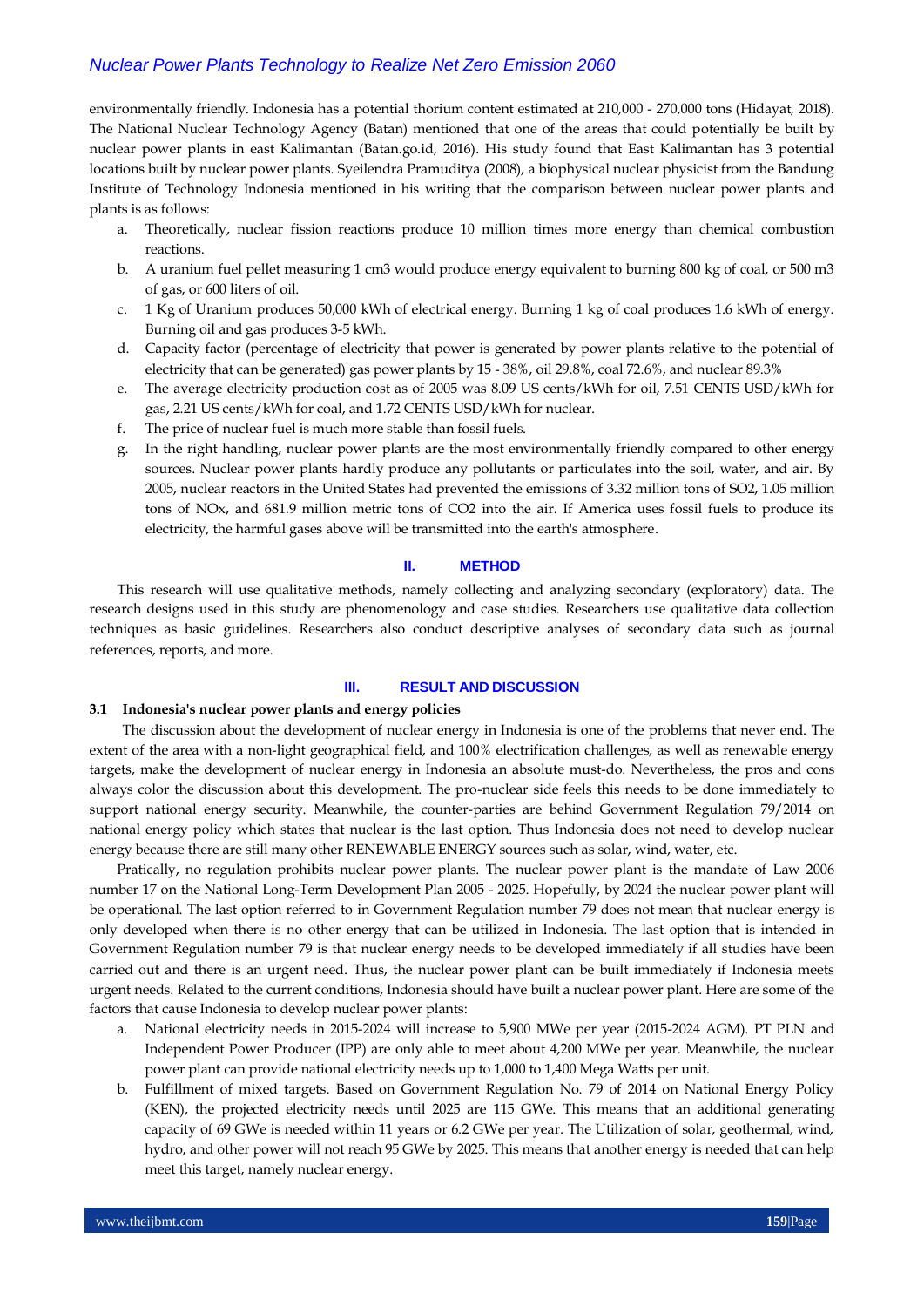## *Nuclear Power Plants Technology to Realize Net Zero Emission 2060*

- c. Indonesia's commitment to reducing CO2 emissions. In 2016, Indonesia ratified the 2015 Paris Agreement into a legal document on the administration of the country. The ratification was passed through Law number 16 of 2016 concerning the ratification of the Paris Agreement to the United Nations Framework Convention on Climate Change Majority. At the moment, Indonesia's power plants are still fossil-fueled. The utilization of renewable energy that has been done has not been able to replace the amount of energy produced from fossil plants. This is different if the nuclear power plant is already in operation. The energy generated by nuclear power plants is very large and can replace fossil plants. Or at least it can meet the renewable energy mix target.
- d. Nuclear power plants produce much lower emissions than fossil fuel power plants. Budi and Suparman (2013) found in their research that the emission factors for each coal-fired power plant are as follows: Banten Power Plant 1,033 kg / kWh, Indramayu Power Plant 1,002 kg / kWh, Rembang Power Plant 1,136 kg / kWh, and 0 kg / kWh. The average CO2 emission factor is 1.05 kg/kWh, and that factor is influenced by the thermal efficiency of the plant, the NCV of the fuel used, and the carbon content (%C) in the fuel. Power generation of 1700 MWyr using Banten, Indramayu, and Rembang power plants will produce CO2 of 16 thousand kTon. If the power generation is replaced with 2 units of 1000 MWe nuclear power plant then CO2 emissions will be reduced by 16 thousand kTon.
- e. Nuclear power plants also do not produce pollutant particles such as fossil plants. Nuclear energy has the highest energy intensity, very large energy produced from a very small amount of fuel. The most important thing is that nuclear energy is very reliable, not depending on the weather, unlike air power plants or hydropower plants.

## **3.2 Nuclear Power Plant (NPP) Technology**

One of the developments in nuclear technology is nuclear power plants that use liquid thorium fluoride as a heat transfer substance (octadiansah and Sodik, 2012). Thorium has an atomic number of 90. Thorium is solid like crystals and other minerals, silver, and has radioactive properties (Hidayat, 2018). According to BATAN, quoted from Hidayat (2018) Bangka Belitung is an Indonesian territory that has Thorium reserves. Thorium reserves amounted to 121,500 tons. The article also mentions that with thorium as much as it can provide 121 gigawatts of power for 1000 years.

The nuclear power plant technology that uses Thorium as fuel is the Molten Salt Reactor (MSR). Research on the Molten Salt Reactor has been going on for a long time. Extensive research into the Molten Salt Reactor began when the U.S. Aircraft Reactor Experiment supported the U.S. Aircraft Nuclear Propulsion program. ARE, this experimental hightemperature MSR was developed at Oak Ridge National Laboratory (ORNL) (Serp et all, 2014). MSR is a 4th generation nuclear power plant.

Molten Salt Reactor (MSR) is a nuclear technology that uses liquid fuel. The working principle of MSR technology is almost the same as the use of nuclear energy in nuclear power plants, which uses energy (heat) released in the process of fission (cleavage) of atoms to heat water to temperatures above 500oC. The steam generated in the process is used to spin turbines and generate electricity (figure 1).



Figure 1. Molten Salt Thorium Nuclear Power Plant Scheme (Source: Hidayat, 2018)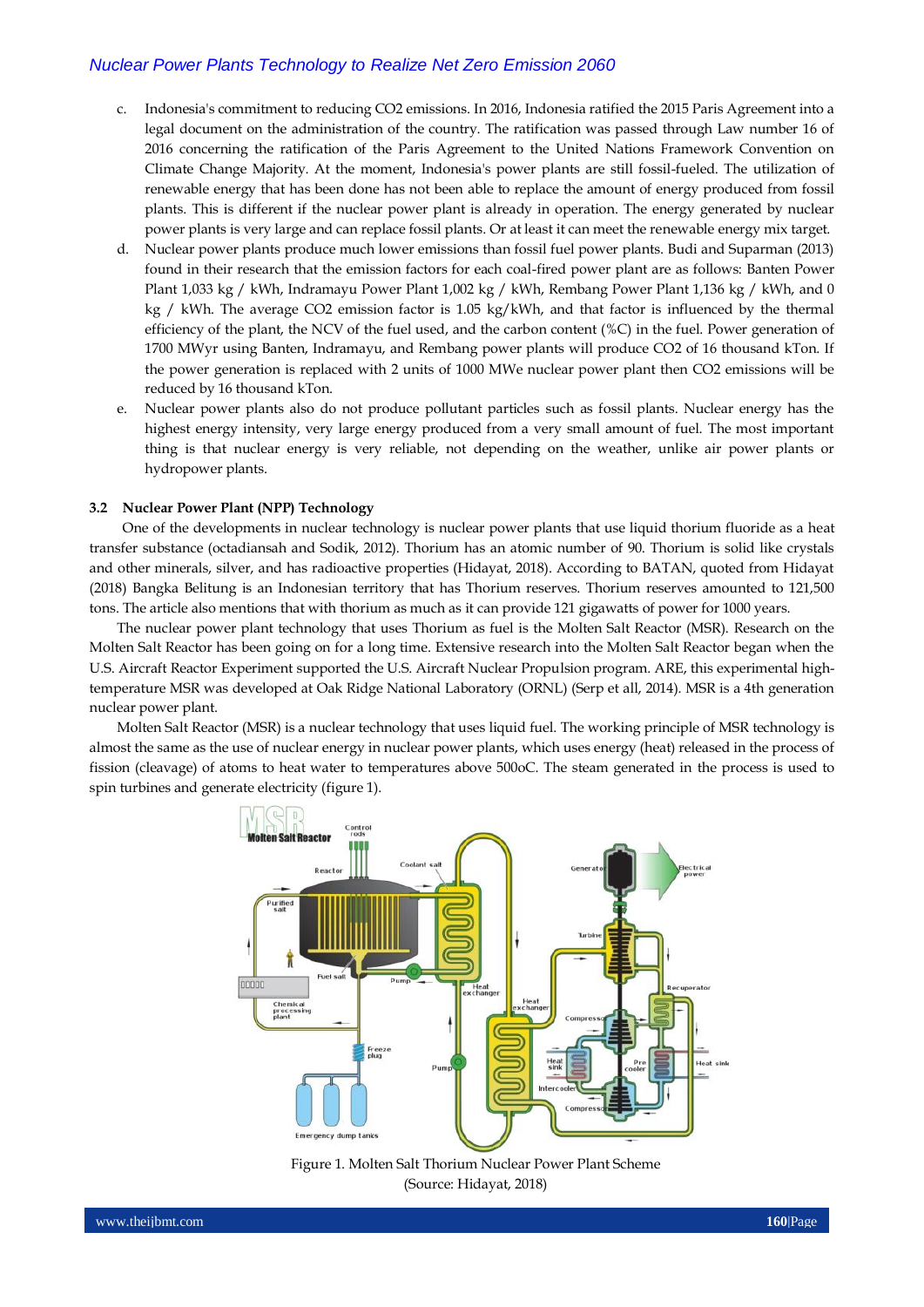MSR technology is believed to be a very suitable author developed in Indonesia, here are the reasons:

- a. Thorium-based nuclear power plants are safer. The Th-232 must be shot with a continuous external slow neutron source (it can be via accelerators/photon beams/plutonium nuclei as developed in India). This shooting was done to turn it into U-233 (fission reaction). Thorium's scheme has no chain reaction. Thus, there are not enough neutrons to continue the fission reaction. When the neutron source is removed, the reactor will die. When the reactor is overheated (as in Fukushima), a small plug under the reactor's curvature vessel will melt and a solution of thorium salts pours down due to heavy force into the underground tank that has been provided. This can happen automatically because it does not require a computer or electric pump that could be paralyzed by a tsunami (Oktadiansyah and Sodik, 2012).
- b. Waste generated is little, as almost 100% of the fuel is used (Hidayat, 2018)
- c. Waste produced by MSR is in the form of isotopes that cannot be used to make nuclear weapons (Rahardjo, 2016).
- d. Rahardjo (2016) mentions that MSR Technology does not require special anchoring to prevent high pressure. This is because the pressure generated inside the reactor is equal to the pressure outside (atmospheric pressure). In addition, this technology has a simple design. This allows MSR technology to be mass-produced.

## **3.3 Capabilities of nuclear power plants in realizing NZE 2060**

The results of the IESR analysis (2021) stated that Indonesia can achieve carbon neutrality before 2060. The strategy is to reduce greenhouse gas emissions from various sectors, namely power generation, transportation, and industry. This all contributed to emissions of 406.8 million tons of CO2 or about 93% of the total Co2 emissions of the energy sector in 2015. Deon Arinaldo, Manager of IESR's Energy Transformation Program, said that Indonesia was able to increase the primary energy mix from renewable energy to 69%. The trick is to increase the capacity of renewable energy generation to at least 24 Giga Watt (GW) by 2025. Then, Indonesia must also build 408-450 GW of renewable energy generation by 2060. Indonesia must stop the construction of new coal plants from 2025, and retire the plant early.

The Institute for Essential Services Reform (IESR) has explained that Indonesia needs electricity generation that is environmentally friendly and produces large energy. The authors believe that the power plant that best fits these criteria is a nuclear reactor. Nuclear power plants can provide a large demand for Indonesia's energy. Thus, the NPP is very feasible to replace coal-fired power plants. This has been done immediately because the source is a contributor to Co2 emissions. Budi (2013) has conducted research related to the study of the contribution of nuclear power plants in reducing CO2 gas emissions using data from studies on optimization of Sumatra power generation system development with nuclear options. His research shows that in variable discount rates of 8% and 10%, nuclear power plants will appear on the Sumatran electricity system with portions of 48.8% and 36.8% respectively. The results of calculating CO2 gas emissions in 2006-2030 at discount rates of 8%, 10% and 12% amounted to 506,208, 1,138,360 and 1,872,238 kilotons, respectively. This shows that the contribution of nuclear power plants by 36.8% can reduce CO2 gas emissions by 55%. The contribution of nuclear power plants by 48.8% can reduce CO2 gas emissions by 73%.

In 2013, Budi and Suparman researched to calculate CO2 emission factors in power plants and nuclear power plants. In his research, he did calculations for Banten Coal Power Plant, Rembang Power Plant, Indramayu Power Plant, and PWR type 1000 MWe power plant. The results of his research found that the emission factors from each plant are as follows:

- a. Banten Power Plant 1,033 kg/kWh,
- b. Indramayu Power Plant 1,002 kg/kWh,
- c. Rembang Power Plant 1,136 kg/kWh,
- d. and 0 kg/kWh nuclear power plant.

The average value of the emission factor is 1.05 kg/kWh. Power generation of 1700 MWyr using Banten, Indramayu, and Rembang power plants will produce CO2 of 16 thousand kTon. If this power plant is replaced with 2 units of 1000 MWe capacity nuclear power plant, it can reduce CO2 emissions by 16 thousand kTon.

#### **IV. CONCLUSION**

Indonesia could reach carbon neutral before 2060. The strategy is to reduce greenhouse gas emissions from various sectors, namely power generation, transportation, and industry. Indonesia was able to increase the primary energy mix from renewable energy to 69%. The trick is to increase the capacity of renewable energy generation to at least 24 Giga Watt (GW) by 2025. Then, Indonesia must also build 408-450 GW of renewable energy generation by 2060. Indonesia must stop the construction of new coal plants from 2025, and retire the plant early.